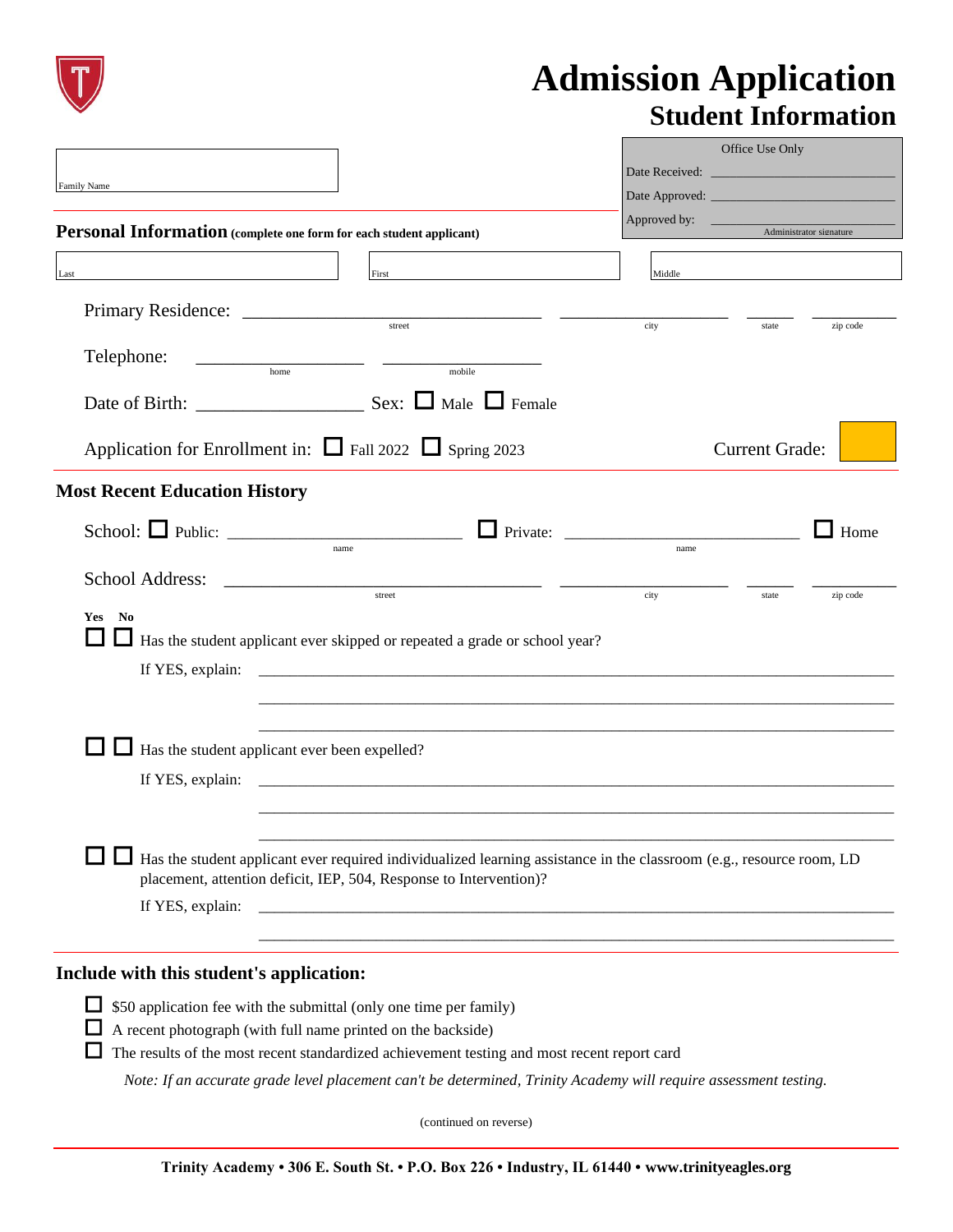

Describe what you believe to be your child's strengths (academic, physical, social, etc.).

Describe areas in which your child may have weaknesses or difficulties (academic, physical, social, etc.).

**The information on this application is true, complete, and accurate to the best of my knowledge. \_\_\_\_\_\_\_\_\_\_\_\_\_\_\_\_\_\_\_\_\_\_\_\_\_\_\_\_\_\_\_\_\_\_\_ \_\_\_\_\_\_\_\_\_\_\_\_\_\_\_\_\_\_\_\_\_\_\_\_\_\_\_\_\_\_\_\_\_\_\_ \_\_\_\_\_\_\_\_\_\_\_** signature date and the state of the state of the printed name date of the state of the state of the state of the state of the state of the state of the state of the state of the state of the state of the state of the state **\_\_\_\_\_\_\_\_\_\_\_\_\_\_\_\_\_\_\_\_\_\_\_\_\_\_\_\_\_\_\_\_\_\_\_ \_\_\_\_\_\_\_\_\_\_\_\_\_\_\_\_\_\_\_\_\_\_\_\_\_\_\_\_\_\_\_\_\_\_\_ \_\_\_\_\_\_\_\_\_\_\_** signature date and the state of the state of the printed name date of the state of the date of the state of the state of the state of the state of the state of the state of the state of the state of the state of the state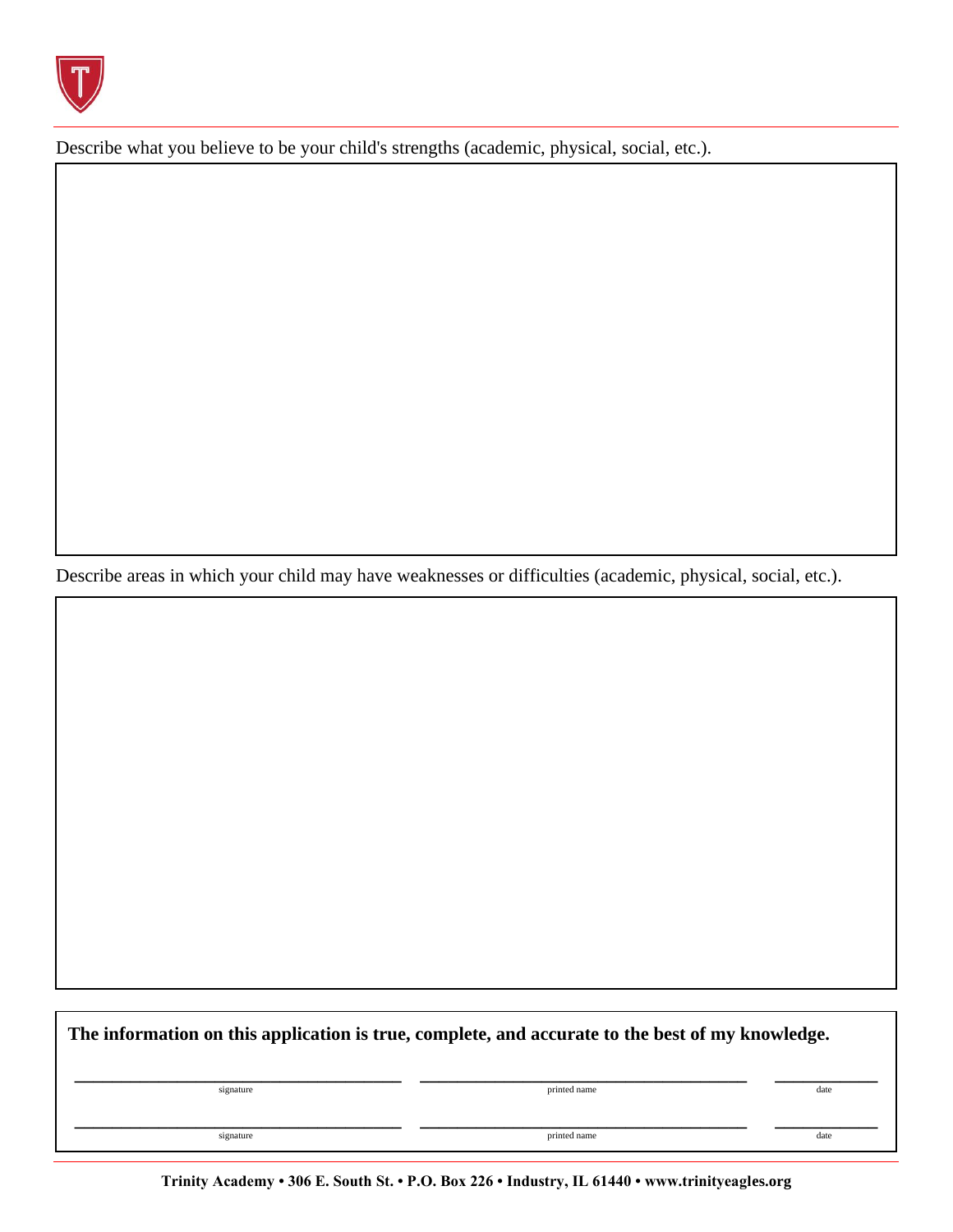

## **Admission Application Family Information**

## **NOTE: There is a \$50 application fee per family payable with the application submittal. Please complete only one form per family.**

*This form is based on a two-parent household as the primary place of residence for the student applicant. For complex household arrangements, please complete the Family Information Addendum and include it with the application submittal.*

| <b>Father</b>                                                                                                                     |         |                        |                                  |                                 | Check box if step parent     |
|-----------------------------------------------------------------------------------------------------------------------------------|---------|------------------------|----------------------------------|---------------------------------|------------------------------|
| $\operatorname{Last}$                                                                                                             | First   |                        | Middle                           |                                 |                              |
| Address:                                                                                                                          | street  |                        | city                             |                                 |                              |
| Telephone:                                                                                                                        |         |                        |                                  | state                           | zip code                     |
|                                                                                                                                   | home    | mobile                 |                                  | work                            |                              |
|                                                                                                                                   | primary | secondary              |                                  | other                           |                              |
| <b>Mother</b>                                                                                                                     |         |                        |                                  | $\Box$ Check box if step parent |                              |
| Last                                                                                                                              | First   |                        | Middle                           |                                 |                              |
| Address:<br><u> 1980 - John Harry Harry Harry Harry Harry Harry Harry Harry Harry Harry Harry Harry Harry Harry Harry Harry H</u> | street  |                        | city                             | state                           | zip code                     |
| Telephone:                                                                                                                        | home    | mobile                 |                                  | work                            |                              |
|                                                                                                                                   | primary | secondary              |                                  | other                           |                              |
| Primary Co-teacher (check one) $\Box$ Father $\Box$ Mother $\Box$ Other $\Box$<br>Household Children (<21 years old)              |         |                        | family relationship (if "Other") |                                 | primary co-teacher signature |
| First Name (include last name if different than family name)                                                                      |         | Relationship           | Age                              | School Name                     | Grade                        |
|                                                                                                                                   |         |                        |                                  |                                 |                              |
|                                                                                                                                   |         |                        |                                  |                                 |                              |
| <b>Other Household Adults:</b><br>Name (First and Last)                                                                           |         | Relationship to Family |                                  | Relevant Information            |                              |
|                                                                                                                                   |         |                        | Age                              |                                 |                              |
|                                                                                                                                   |         |                        |                                  |                                 |                              |
| <b>Local Church Where the Family Worships:</b><br>Name                                                                            |         | Location               |                                  | Church Leadership Contact       |                              |
|                                                                                                                                   |         |                        |                                  |                                 |                              |
|                                                                                                                                   |         |                        |                                  |                                 |                              |

I/We have attended a Trinity Academy informational meeting.

I/We have read "*An Introduction to Classical Education*" by Christopher A. Perrin.

(continued on reverse)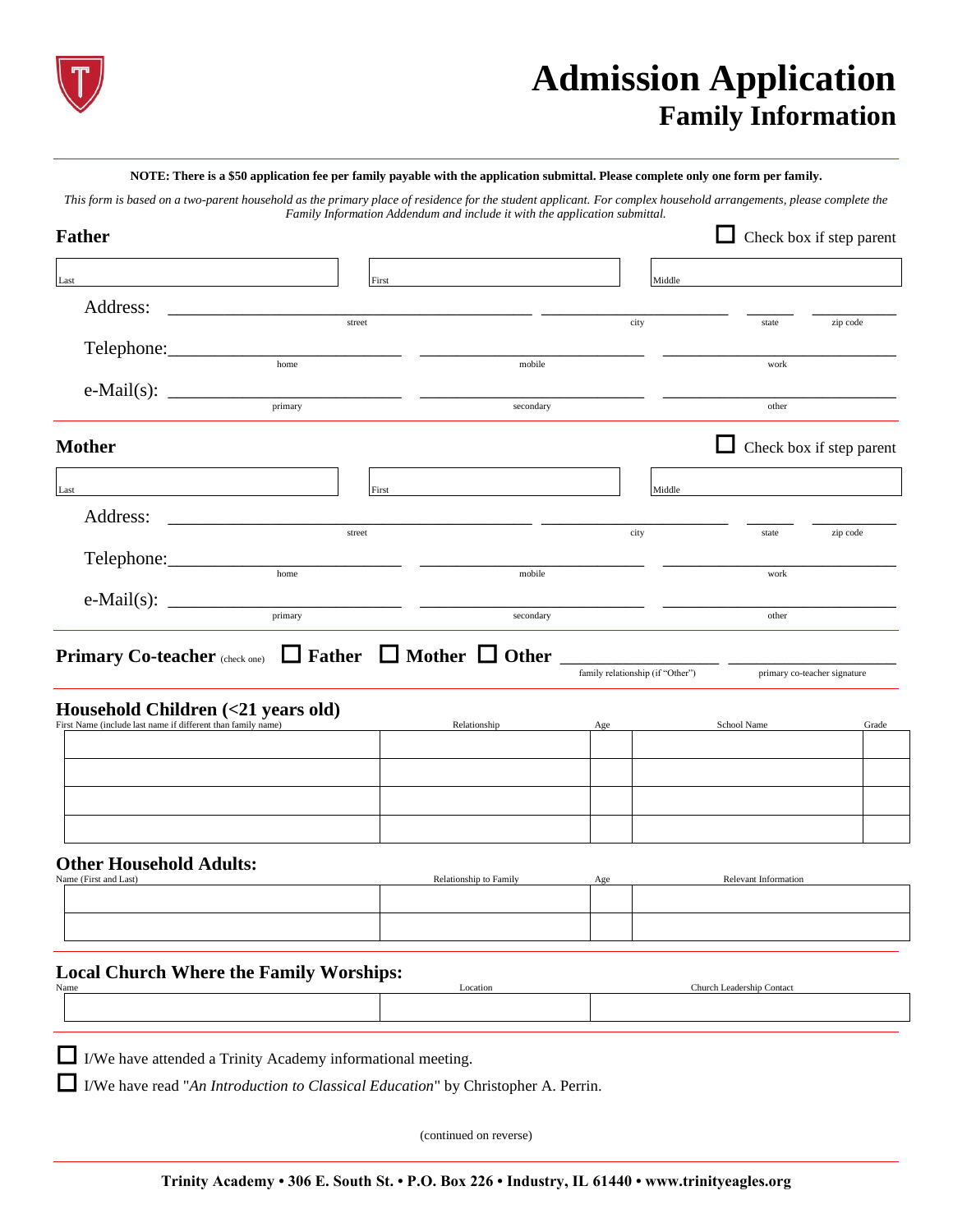

Describe the educational goals you have for your child and how you anticipate Trinity Academy can help you achieve those goals.

Trinity Academy reserves the right to accept or reject any incomplete application or an application failing to meet standards of acceptance. Trinity Academy operation programs, plans, and procedures shall be established in a Christ-like manner that precludes discrimination on the basis of race, color, ethnicity, national origin, or sex.

| We agree to partner with Trinity Academy for classical, Christ-centered education of our children<br>under a hybrid education model. |              |      |  |  |
|--------------------------------------------------------------------------------------------------------------------------------------|--------------|------|--|--|
| signature                                                                                                                            | printed name | date |  |  |
| signature                                                                                                                            | printed name | date |  |  |

**Trinity Academy • 306 E. South St. • P.O. Box 226 • Industry, IL 61440 • www.trinityeagles.org**